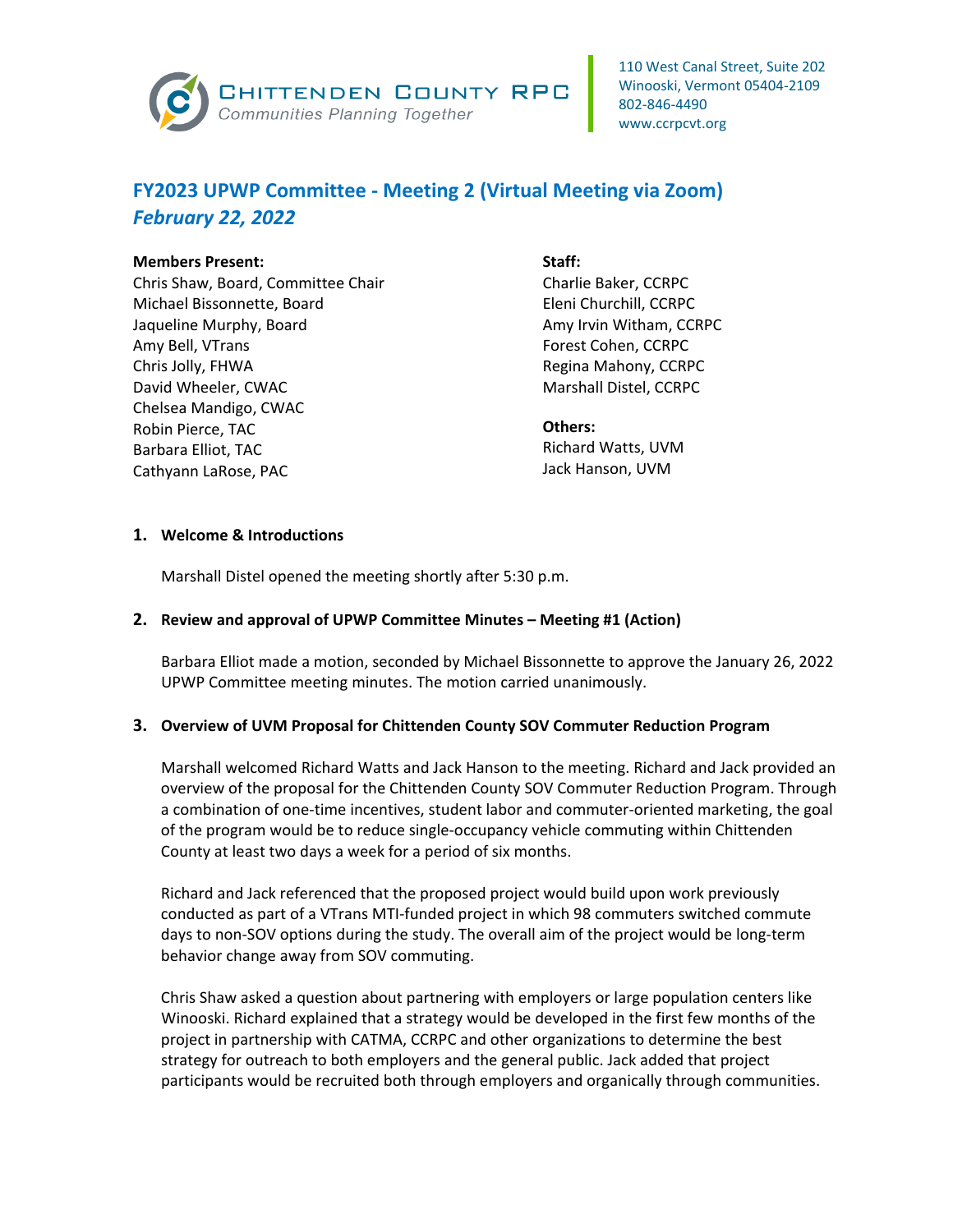Jacki Murphy asked about the goal for this UPWP request. Richard clarified that the goal would be to recruit 200 participants.

Chris asked about outreach to underserved populations. Richard confirmed that this will be important and will be designed into the study during the initial phase. Jack mentioned that the target as well is on a behavior shift, which means targeting individuals who currently commute via SOV.

Chris asked about future phases of the project if this were to be successful in Chittenden County. Richard replied that he would like to take this program statewide on a much larger scale if success is shown in Chittenden County.

David Wheeler asked about enforcement of the program rules. Jack replied that statements of intent were used in the MTI-funded project, which were then affirmed by employee supervisors. No supervisors indicated that abuse of the program had taken place.

## **4. Review of FY23 Project Applications, Comments and Updates with a Focus on PL-Funded (Transportation) Projects**

Eleni Churchill shared an updated version of the UPWP project spreadsheet. She summarized UPWP-related work that CCRPC staff has been engaged in since the first UPWP Committee meeting. Eleni started with updates to the regional projects, which included an increase in the budget from \$30,000 to \$60,000 for the Update of the Chittenden County Active Trans Plan, a reduction in the budget for the Technical Assistance to Advance ECOS/MTP/TIP Implementation task from \$100,000 to \$70,000 and the addition of Public Transportation Technical Assistance task, with a budget of \$30,000.

Eleni then shared updates related to the municipal project requests.

Regina Mahony noted that all land use projects are tentative until she can confirm CCRPC staff availability and municipal funding commitments.

For the PlanBTV New North End project, CCRPC reached out to Burlington staff to better understand the transportation nexus on this project. More communication on this will be conducted prior to the next meeting. More coordination is also needed for the Burlington Racial Equity Analysis project.

The Burlington Engineering Standards Technical Review has been removed as a separate line item and moved under the transportation technical assistance task.

CCRPC staff deleted the reference to engineering work in the title and summary for the Essex Phosphorus Control Plan Treatment Practices project. The Town confirmed locations will address transportation-related runoff.

CCRPC staff reviewed the budget for the Hinesburg Route 116 Crosswalk Scoping project with the Town. Crosswalk locations to be studied has been pared down to the top 3 sites to accommodate budget constraints.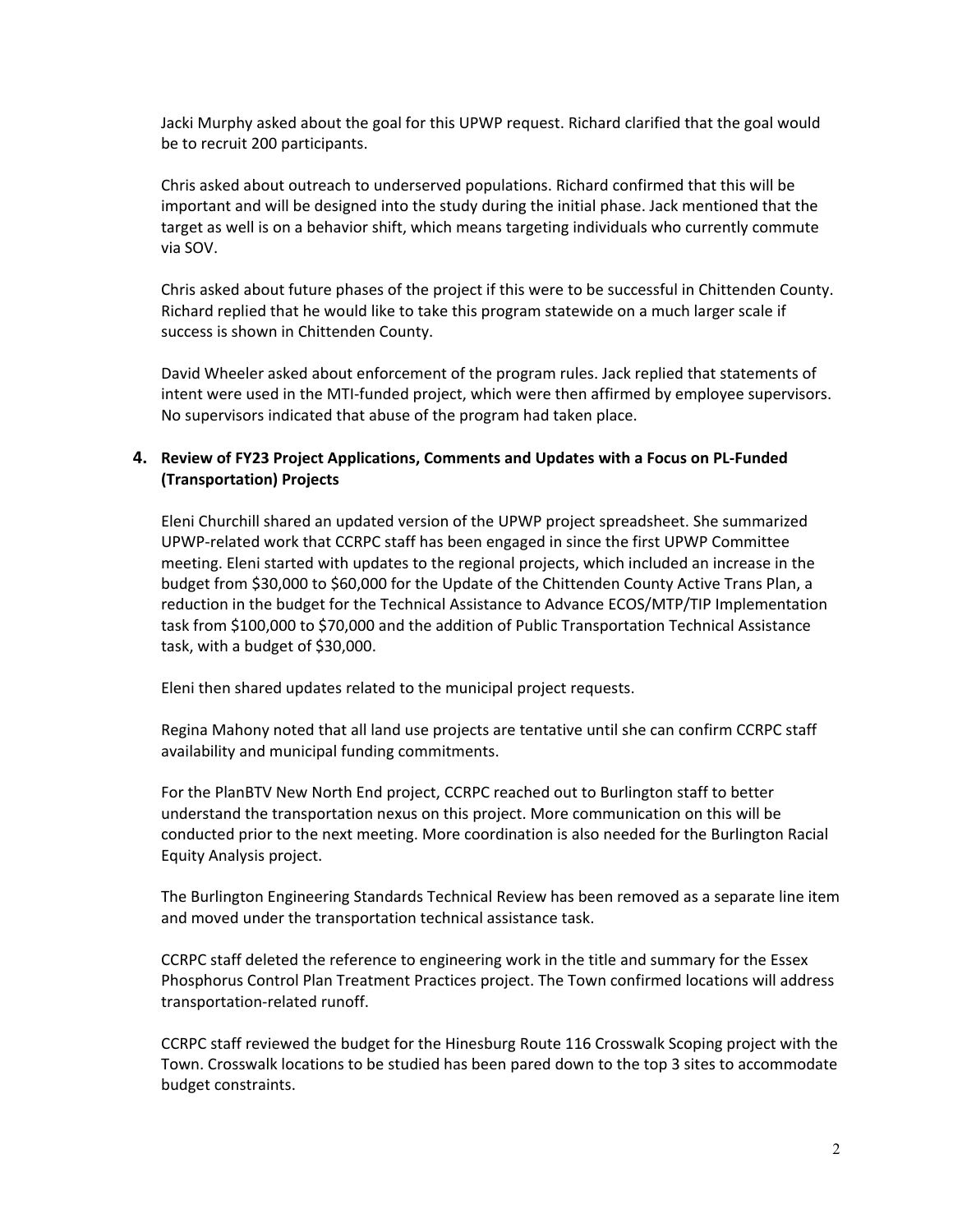The budget for the Hinesburg Town Bridge Scoping increased from \$10,000 to \$50,000 to better reflect to cost of scoping these two bridges.

For the Huntington Village Wastewater Facility Planning project, the reference to preliminary planning for a shared-use path was removed and has been put under the transportation technical assistance task.

More discussion is needed with Milton for the Downtown Core Development Design Charrette. CCRPC staff await a reply from the Town.

For the Richmond Gateway Feasibility Study, the title was changed to feasibility in place of scoping. CCRPC staff confirmed with the Town that the existing \$25,000 budget should be sufficient for this work.

CCRPC staff are awaiting on a response from South Burlington with regards to clarifying how the Study of Bike/Pedestrian Bridge over I-89 relates to the RAISE grant timing.

CCRPC staff confirmed with Shelburne that the Stormwater Plan Update and Conceptual Designs work will only address runoff from municipal transportation system. Similarly, CCRPC staff confirmed with Williston that the Stormwater Asset Data Update will also only address transportation runoff.

The Taft Corners Stormwater Feasibility Study was removed as a separate task and included under the transportation technical assistance task.

Partner requests were then reviewed.

CCRPC received more information from CarShare VT describing the Be Car Conscious calculator.

Eleni outlined the budget-related coordination for the Net Zero Vermont work. Marshall noted they are also still working to ensure CCRPC procurement policies will be followed.

Jacki asked about a definition of PL funds. Chris Jolly explained that these funds are specific to MPOs.

Chris Shaw asked about the public comments and how they will be incorporated into the process. Marshall provided a brief overview of the public comments received and outlined how they were forwarded to the appropriate parties.

Chris responded to the comment sent in from the South Burlington resident. Chris outlined that the City has been doing work to redesign the City Center, but expressed concerns about the continuation of car-centric development and the lack of bike/ped connectivity. Chris highlighted that the RAISE grant for the South Burlington Bike/Pedestrian Bridge over I-89 should be seen as an excellent opportunity to counter the auto-oriented I-89 study with new thinking to create a bikeable community with accessible cycle tracks and other infrastructure to support an active transportation network. If the CCRPC is a driving force for change, this represents an opportunity for creating a walkable and bikeable area that has been monopolized by cars for the past 50 years. Overall, Chris applauded the public comment that pointed out opportunities to create a